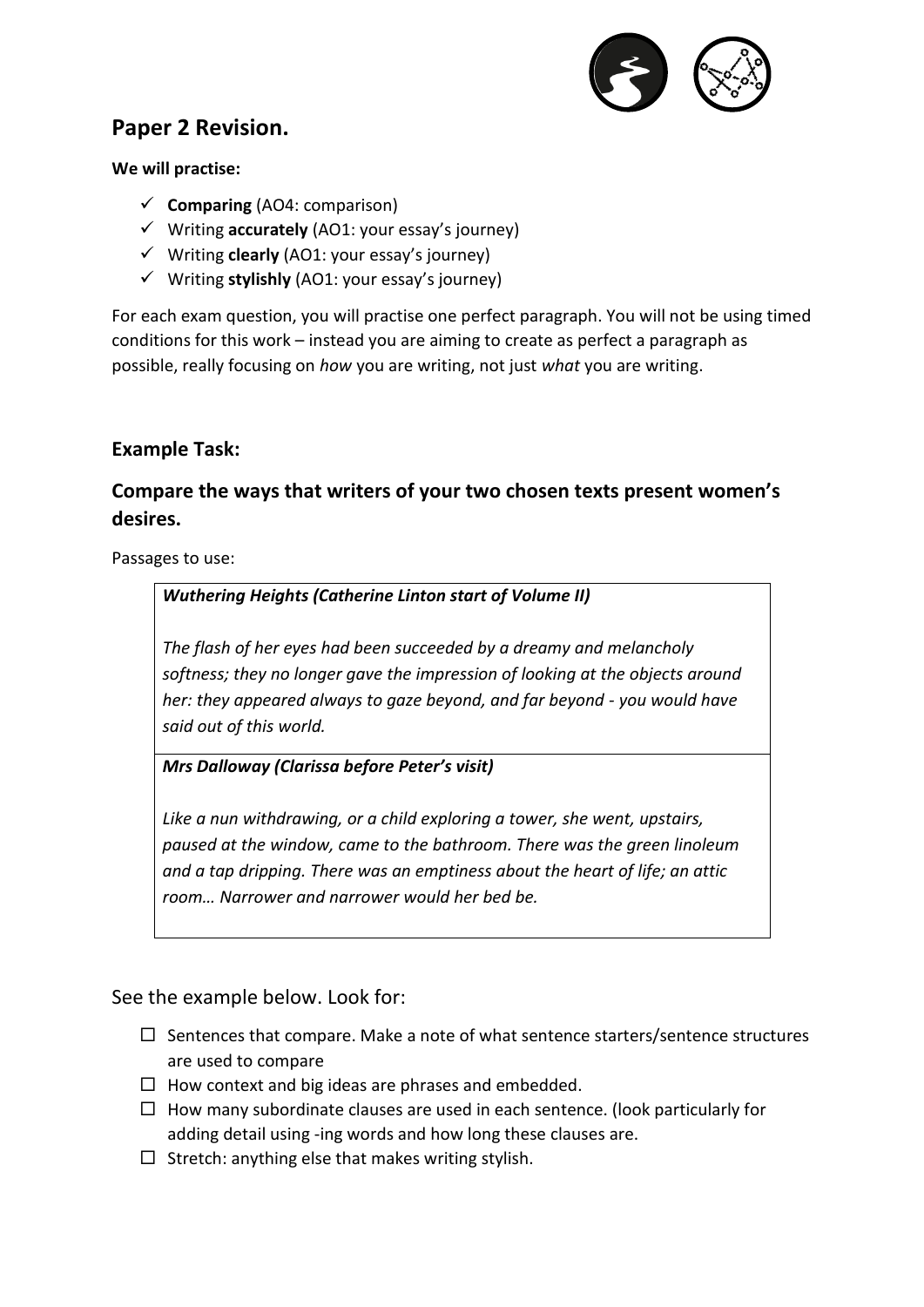## **Task 1:**

# **Compare the ways that writers of your two chosen texts present subjects that are taboo.**

#### Passages to use:

#### *Wuthering Heights (Catherine in Chapter IX)*

*"This is nothing," cried she: "I was only going to say that heaven did not seem to be my home; and I broke my heart with weeping to come back to earth; and the angels were so angry that they flung me out into the middle of the heath on the top of Wuthering Heights; where I woke sobbing for joy. That will do to explain my secret, as well as the other. I've no more business to marry Edgar Linton than I have to be in heaven; and if the wicked man in there had not brought Heathcliff so low, I shouldn't have thought of it. It would degrade me to marry Heathcliff now; so he shall never know how I love him: and that, not because he's handsome, Nelly, but because he's more myself than I am. Whatever our souls are made of, his and mine are the same; and Linton's is as different as a moonbeam from lightning, or frost from fire."*

#### *Mrs Dalloway (Clarissa remembering Sally)*

*The strange thing, on looking back, was the purity, the integrity of her feeling for Sally. It was not like one's feeling for a man. It was completely disinterested, and besides, it had a quality which could only exist between women, between women just grown up… a presentiment of something that was bound to part them.*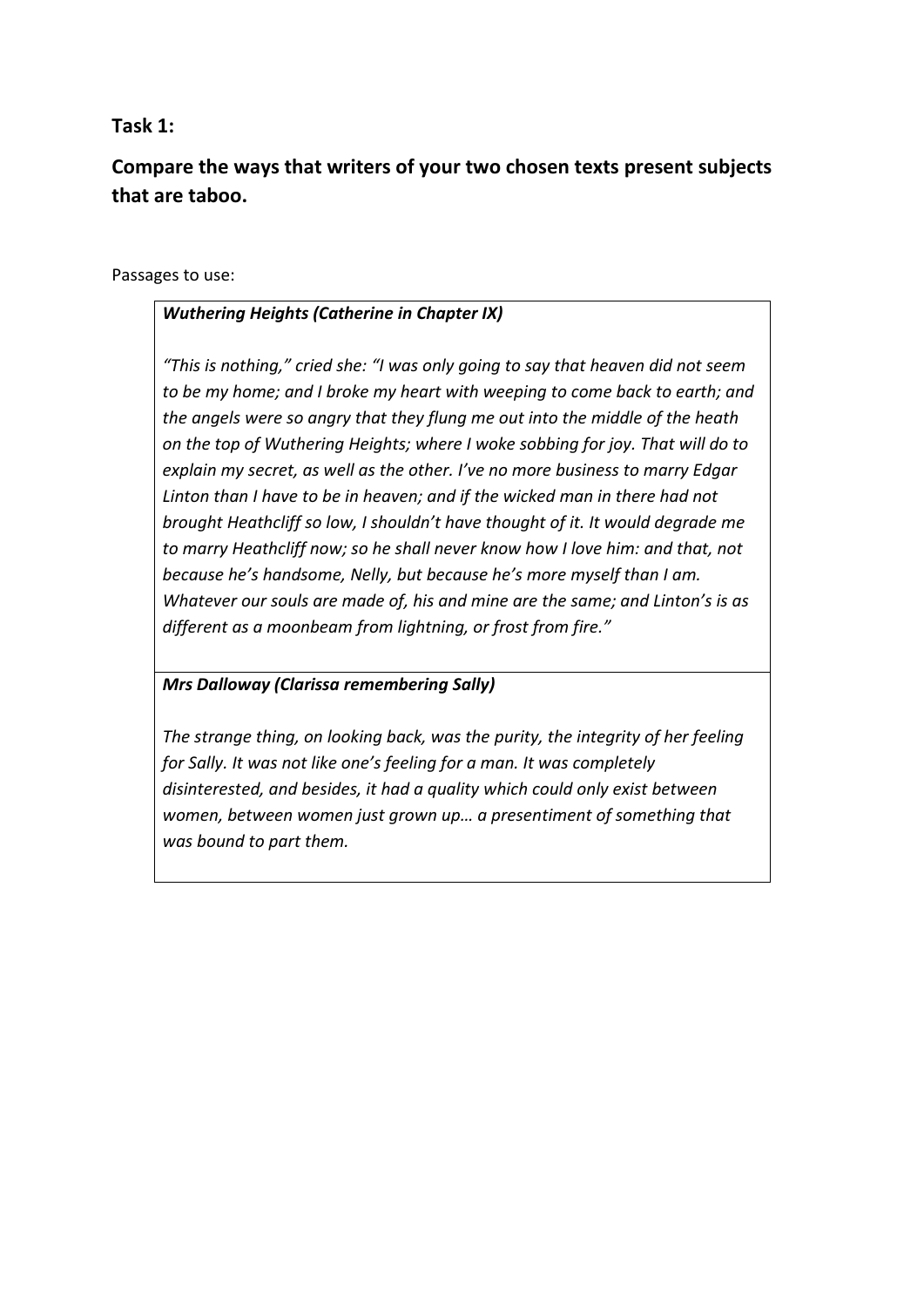**Task 2:**

**Compare the ways that writers of your two chosen texts show people who are marginalised by society.**

Passages to use:

*Wuthering Heights (1. Lockwood describes Heathcliff; 2. Nelly describes Heathcliff)*

*But Mr. Heathcliff forms a singular contrast to his abode and style of living. He is a dark-skinned gipsy in aspect, in dress and manners a gentleman.*

*A half-civilised ferocity lurked yet in the depressed brows and eyes full of black fire, but it was subdued; and his manner was even dignified: quite divested of roughness, though too stern for grace!*

*Mrs Dalloway (Septimus's mental health)*

*But even Holmes himself could not touch this last relic straying on the edge of the world, this outcast, who gazed back at the inhabited regions, who lay, like a drowned sailor, on the shore of the world.*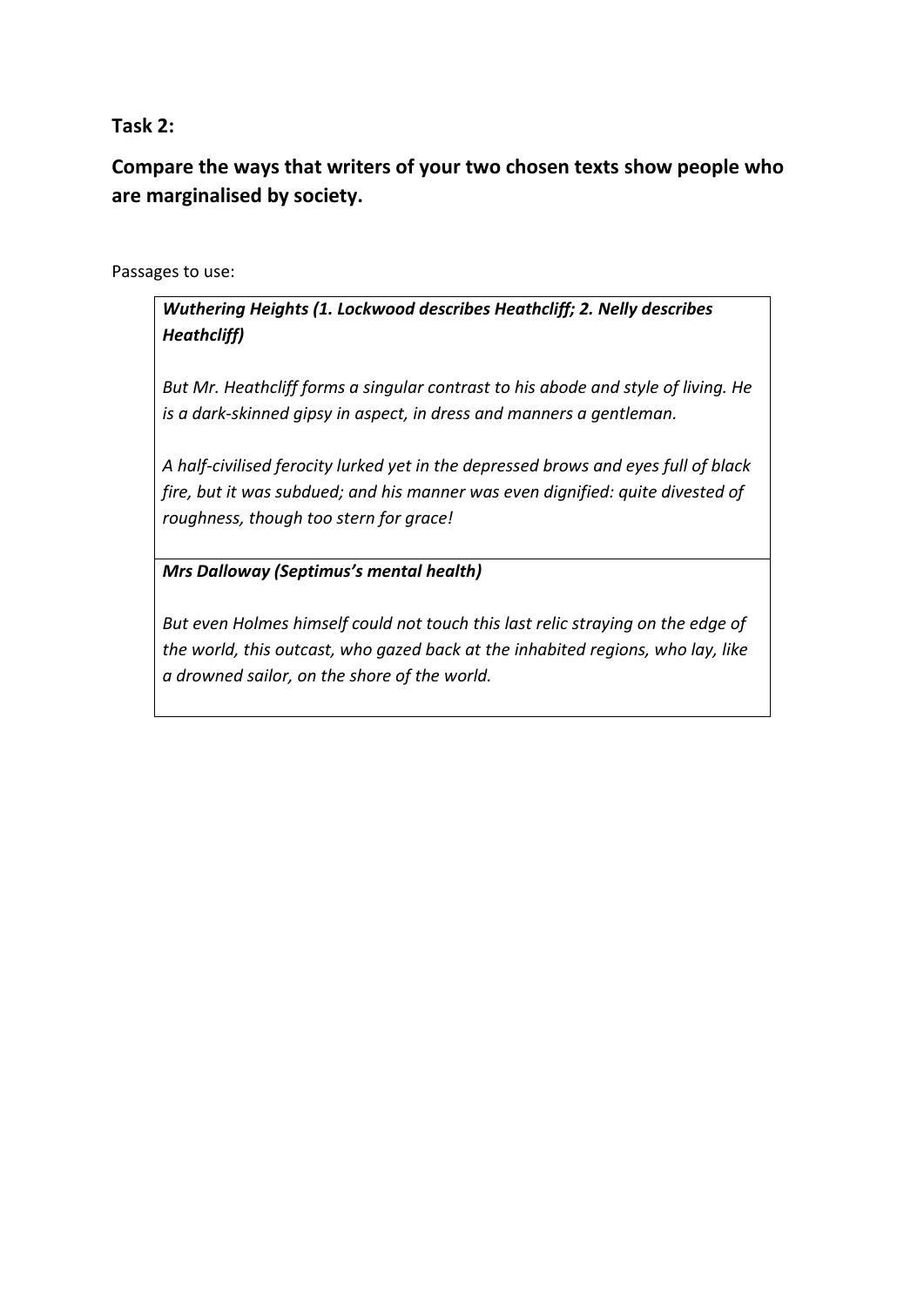## **Task 3:**

**Compare the ways that the writers of your two chosen texts explore the theme of hope.** 

#### Passages to use:

#### *Wuthering Heights (Cathy and Hareton)*

*He had been content with daily labour and rough animal enjoyments till she crossed his path. Shame at her scorn, and hope of her approval, were his first prompters to higher pursuits… His brightening mind brightened his features, and added spirit and nobility to their aspect.*

#### *Mrs Dalloway*

*'Peter! Peter!' cried Clarissa, following him out on to the landing. 'My party tonight! Remember my party tonight!' she cried, having to raise her voice against the roar of the open air, and, overwhelmed by the traffic and the sound of all the clocks striking, her voice crying 'Remember my part to-night!' sounded frail and thin and very far away as Peter Walsh shut the door.*